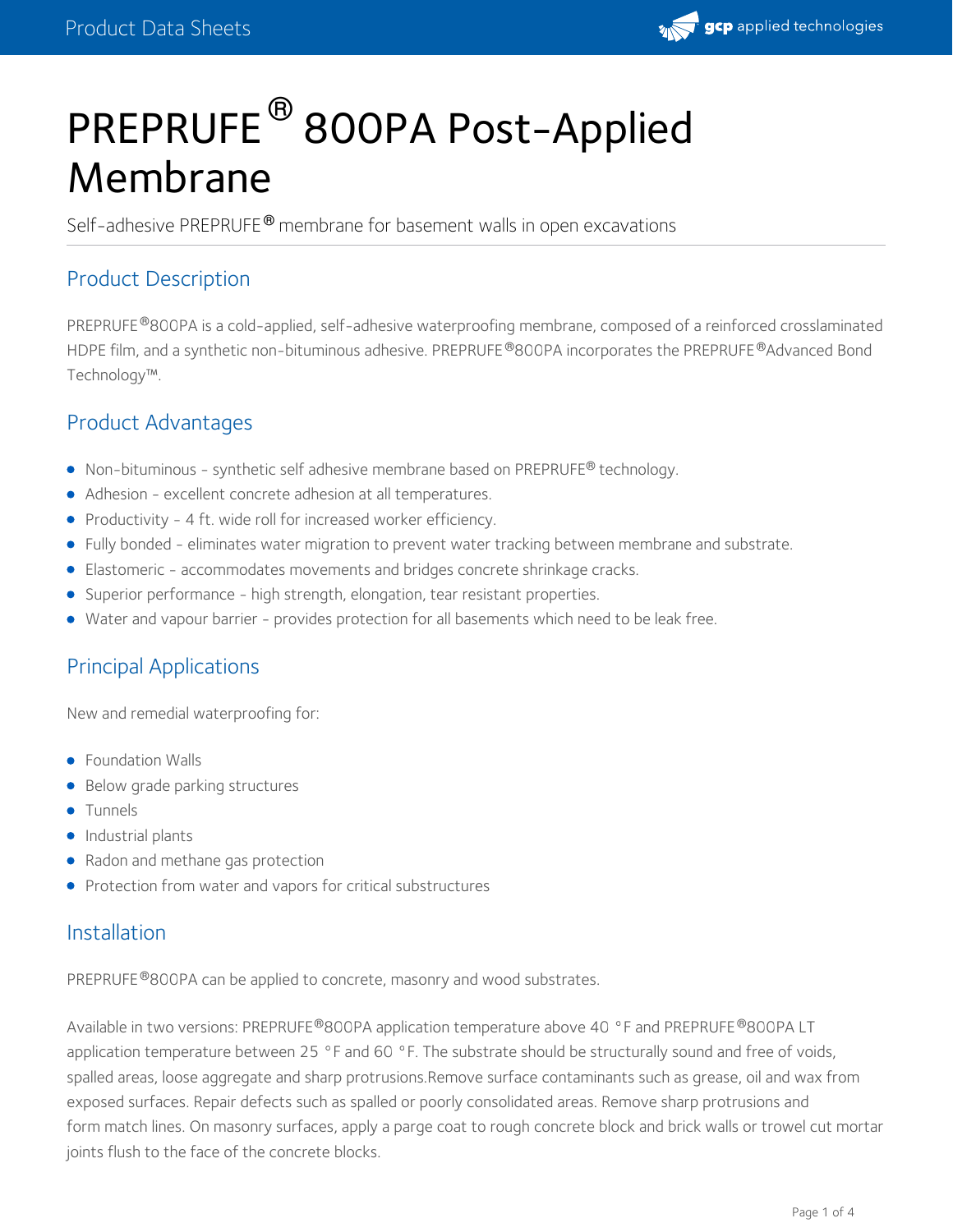

All surfaces should be dry, free of excess dirt and debris. Concrete must be properly dried before installing <code>PREPRUFE®</code> 800PA (7 days for normal structural concrete and 14 days for lightweight structural concrete).

Before starting the application, cut PREPRUFE®800PA to appropriate lengths, according to the height of the application area. Peel back the first 12 in. of the release liner. Position the membrane and apply the adhesive face from the top to the bottom removing completely the release liner. PREPRUFE®800PA should be rolled onto the prepared substrate to ensure good initial bond and to exclude trapped air. Adjacent rolls are aligned using printed lines overlapped at a 2 in. minimum at side and end laps and well rolled with a firm pressure, using a hand roller to ensure complete adhesion.

Terminate the membrane at grade level. A termination bar may be used to ensure a tight seal. Terminate the membrane at the base of the wall if the bottom of the interior floor slab is at least 6 in. (150 mm) above the footing. Otherwise, use appropriate inside corner detail where the wall and footing meet.

#### **Details**

Internal and external corners and edges must be reinforced with strips of 12 in. wide PREPRUFE®800PA. To seal penetrations such as pipes, conduits, etc., use BITUTHENE®Liquid Membrane. Apply it around the penetration with a fillet extending over the membrane and up the penetration a minimum of 2 1/2 in. to provide a watertight seal with PREPRUFE®800PA.

#### Repairs, Protection & Drainage

- PREPRUFE® 800PA film has an internal grey/black layer. When damage occurs, the grey/black layer is exposed on the white surface. Damaged areas to be repaired with a patch applied to a clean, dry surface extending 6 in. beyond damage in all directions and firmly rolled. Seal all edges of the patch with BITUTHENE® Liquid Membrane.  $\,$
- $\bullet$  The membrane should be protected from damage with HYDRODUCT® or a GCP approved protection course.
- PREPRUFE® 800PA must not be exposed for more than 30 days.

## Supply

| PREPRUFE <sup>®</sup> 800PA (4 FT X 115 FT ROLL) |                                                      |  |
|--------------------------------------------------|------------------------------------------------------|--|
| Weight                                           | 77 lbs / roll                                        |  |
| Minimum overlap                                  | $2$ in                                               |  |
| Storage                                          | Store upright in dry conditions below 86 °F (+30 °C) |  |
| Equipment by others: Lap Roller                  |                                                      |  |
| <b>ANCILLARY PRODUCTS</b>                        |                                                      |  |
| BITUTHENE® Liquid Membrane                       | 1.5 gal (5.7 L) pail or 4 gal (15.1 L) pail          |  |
| ADCOR® SAS 500S                                  | $6 \times 16$ ft rolls                               |  |
| HYDRODUCT <sup>®</sup>                           | See separate Drainage Sheets data sheet              |  |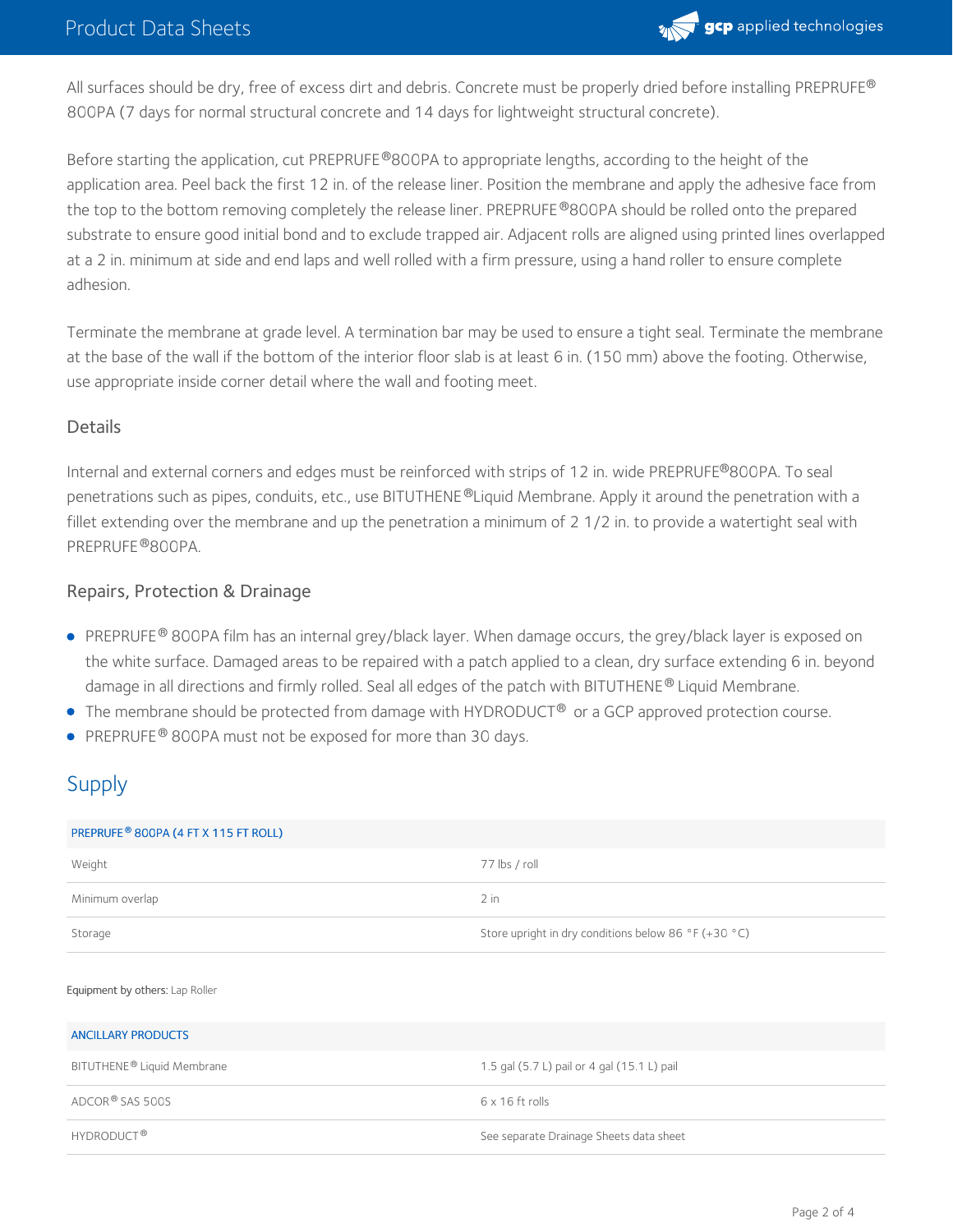# Health and Safety

There is no legal requirement for a SDS (Safety Data Sheet) for PREPRUFE®800 PA. For health and safety questions please contact GCP Applied Technologies Inc. Users must comply with all risk and safety phrases. SDS can be obtained from GCP Applied Technologies.

# PREPRUFE® 800 PA

| PERFORMANCE REQUIREMENT                                               | <b>TEST METHOD</b>               | <b>CURRENT RESULTS</b> |
|-----------------------------------------------------------------------|----------------------------------|------------------------|
| Color                                                                 |                                  | White                  |
| Thickness                                                             | ASTM D 3767 Proc. A              | 30 mils (0.8 mm)       |
| Width                                                                 |                                  | 47" (120 cm)           |
| Hydrostatic Head Resistance of water @ 200ft of<br>water, [Pass/Fail] | <b>ASTM D 5385</b>               | Pass at 230 ft (70 m)  |
| Lap Adhesion @ 41 °F (5 °C), min 15 m                                 | ASTM D 1876 Modified             | 13.6 pli               |
| Lap Adhesion @ 32 °F (0 °C) min 15 min                                | ASTM D 1876 Modified             | 14.8 pli               |
| Lap Adhesion @ -4 °F (-20 °C) min 15 min                              | ASTM D 1876 Modified             | 7.06 pli               |
| Lap Adhesion @ 41 °F (5 °C) min 20 h                                  | ASTM D 1876 Modified             | 16.7 pli               |
| Tensile Strength Membrane, Die C @ 73.4 °F, min<br>(psi)              | ASTM D 412 Modified <sup>2</sup> | 1639.35 psi            |
| Elongation @ 73.4 °F, min                                             | ASTM D 412 Modified <sup>2</sup> | 176.77%                |
| Crack Cycling @ -9.4 °F, 10 cycles, [Pass/Fail]                       | <b>ASTM C 1305</b>               | Unaffected             |
| Peel Strength @ 73.4 °F, min                                          | ASTM D 903 Modified              | 8.6 pli                |
| Puncture Resistance Membrane, min                                     | ASTM E 154                       | 2.29 in, 109.7 lbf     |
| Low temperature flexibility                                           | ASTM D1970                       | Unaffected             |
| Permeance                                                             | ASTM E 96 Water Method           | 0.00 Perms             |

ASTM D 1876 Modified - The test is conducted 15 minutes after the lap is formed or per manufaturer's instructions and run at a rate of 50 mm (2 in.) per minute for 2

inch wide samples

ASTM D 882 - sample width 1 inch; 4 inch sample length; 2 inch grip to grip separation; rate 20 in/min

ASTM D 903 Modified - dry 7 days cured concrete, 2 hours primer drying, 90 degree peel, 2 inch samples, rate 2 inch/min, 15 min wet-in, different primers & different temperature

ASTM D 882 Modified - rate 2 inch/min